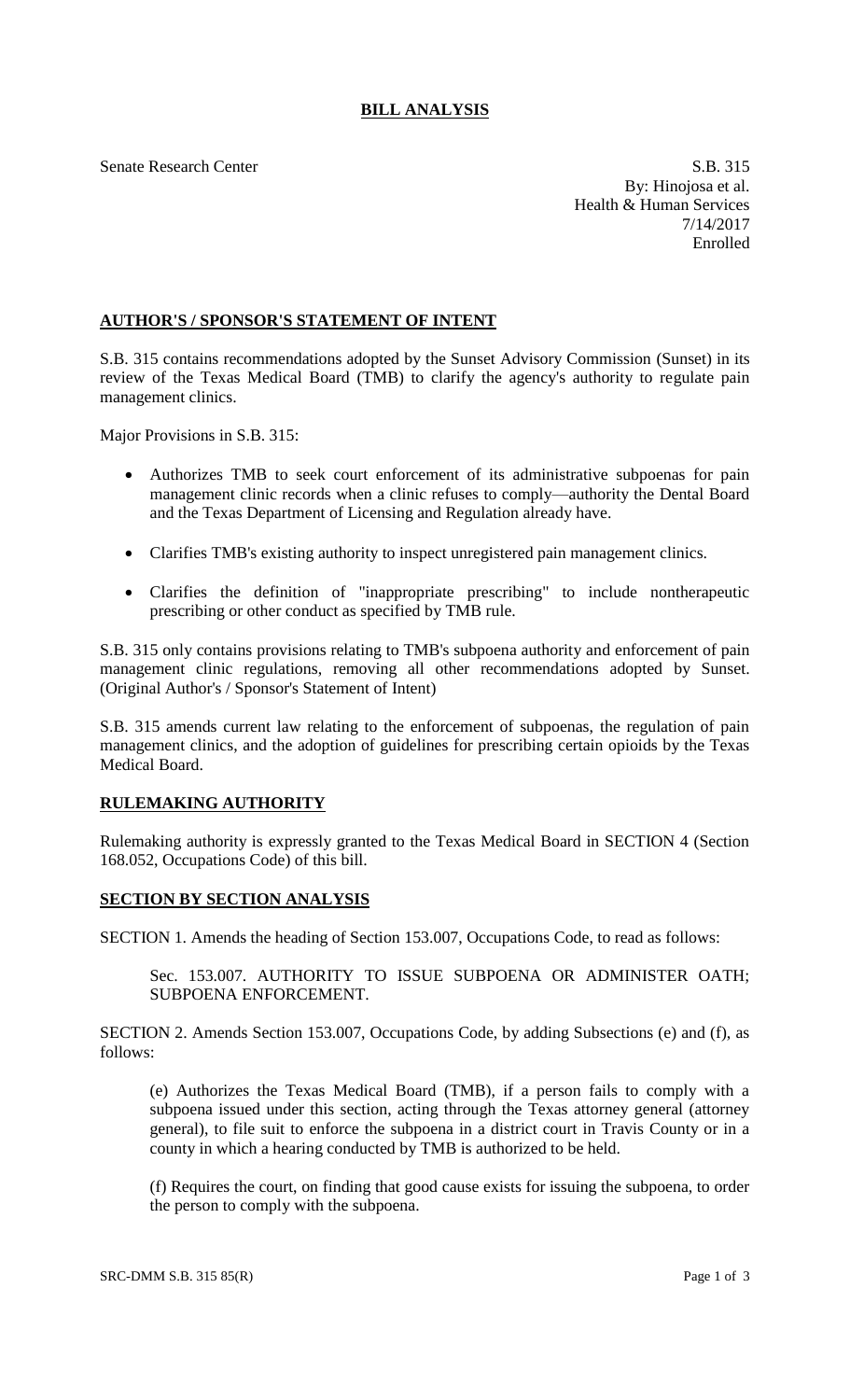SECTION 3. Amends Subchapter A, Chapter 168, Occupations Code, by adding Section 168.003, as follows:

Sec. 168.003. LEGISLATIVE FINDING. Provides that the legislature finds that deaths resulting from the use of opioids and other controlled substances constitute a public health crisis and that there is a compelling state interest in TMB closely regulating the prescribing of opioids and other controlled substances by physicians and their delegates. Provides that, accordingly, the legislature finds that inspections and investigations conducted by TMB, including TMB's use of subpoenas for immediate production, inspection, and copying of medical and billing records, are necessary to adequately regulate the prescribing of opioids and other controlled substances in order to protect the public health and welfare.

SECTION 4. Amends Section 168.052, Occupations Code, as follows:

Sec. 168.052. INSPECTIONS. (a) Creates this subsection from existing text. Authorizes TMB to inspect a pain management clinic certified under this chapter (Regulation of Pain Management Clinics), including the documents of a physician practicing at the clinic, as necessary to ensure compliance with this chapter.

(b) Authorizes TMB to inspect a clinic or facility that is not certified under this chapter to determine whether the clinic or facility is required to be certified under Section 168.101 (Certificate Required). Requires TMB by rule to establish the grounds for conducting an inspection under this subsection, including grounds based on the population of patients served by the clinic or facility, the volume or combination of drugs prescribed to patients served by the clinic or facility, and any other criteria TMB considers sufficient to require an inspection of the clinic or facility.

SECTION 5. Amends Section 168.201, Occupations Code, by adding Subsection (a-1), to provide that for purposes of this section, inappropriate prescribing includes nontherapeutic prescribing or other conduct as specified by TMB rule.

SECTION 6. Amends Subtitle B, Title 3, Occupations Code, by adding Chapter 170, as follows:

### CHAPTER 170. PRESCRIPTION OF OPIOID ANTAGONISTS

Sec. 170.001. DEFINITIONS. Defines "opioid antagonist" and "opioid-related drug overdose."

Sec. 170.002. GUIDELINES. (a) Requires TMB to adopt guidelines for the prescription of opioid antagonists.

(b) Requires that the guidelines address prescribing an opioid antagonist to a patient to whom an opioid medication is also prescribed and identifying patients at risk of an opioid-related drug overdose and prescribing an opioid antagonist to that patient or to a person in a position to administer the opioid antagonist to that patient.

(c) Provides that in adopting guidelines under this section, TMB:

(1) is required to consult materials published by the Substance Abuse and Mental Health Services Administration of the United States Department of Health and Human Services; and

(2) is authorized to consult other appropriate materials, including medical journals subject to peer review and publications by medical professional associations.